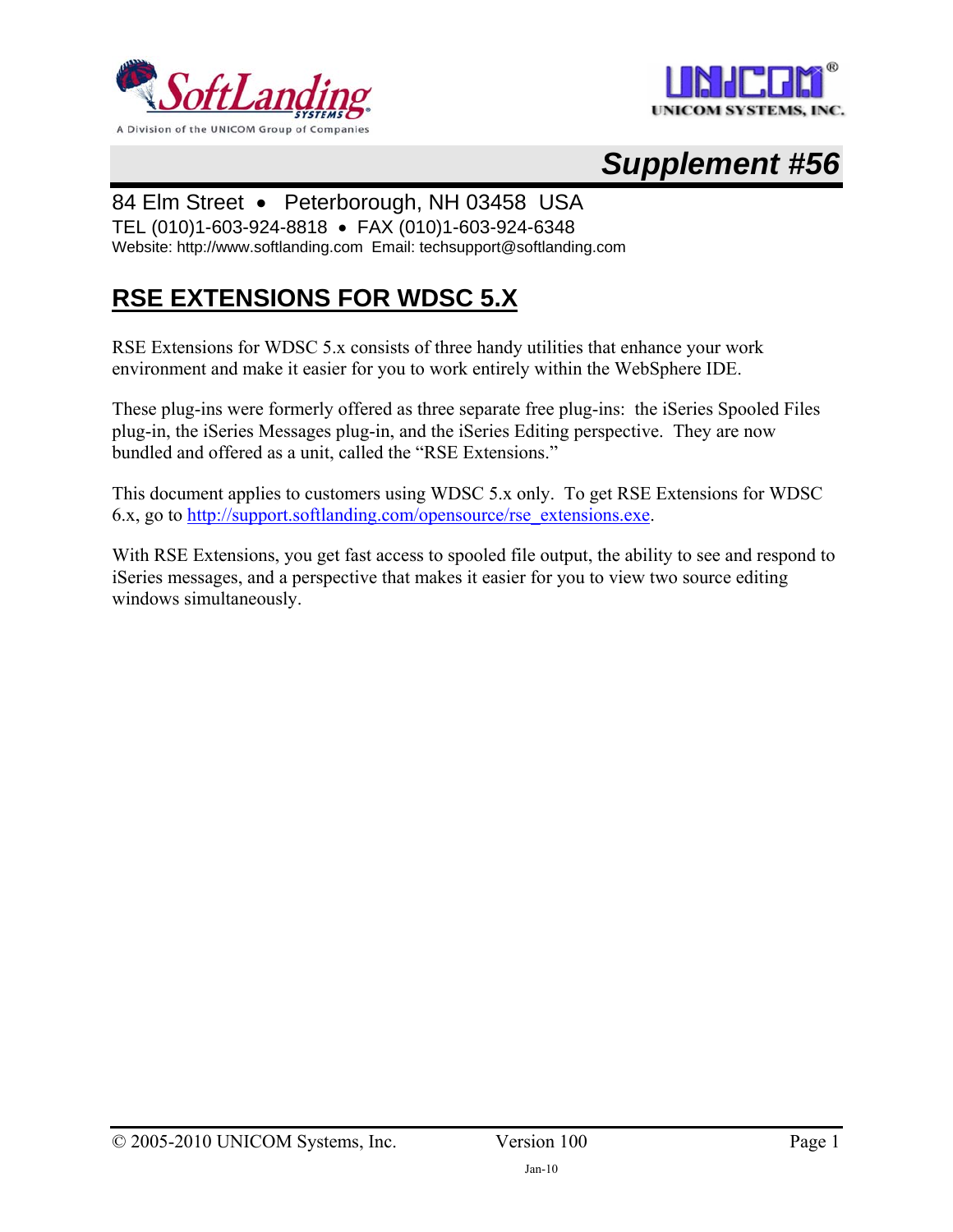## **INSTALLING RSE EXTENSIONS**

Follow these instructions to install the RSE Extensions for WDSC 5.x.

#### **Important!**

The install instructions for the iSeries Editing perspective on page x require that either the Spooled Files plug-in or the iSeries Messages plug-in be installed first.

Install the free SoftLanding plug-ins for WebSphere Development Studio Client 5.x (WDSC) using WDSC's "Update Manager."

While the Update Manager can install and service plug-ins over a standard HTTP connection, it might not work if you require an HTTP Proxy to access the Internet (depending on what version of WDSC you are running). If this is your situation, send UNICOM Systems, Inc. an email, and we will forward the plug-ins to you as an email attachment.

## **Step One: Open the Update Manager**

With WDSC 5.x running, go to the **Help** menu and choose **Software Updates** ► **Update Manager**. This opens the **Install/Update** perspective. In the bottom left corner, you should see a section entitled **Feature Updates**. (If you do not see this, go to your menu bar and choose **Window** ► **Reset Perspective**.)



## **Step Two: Create a Site Bookmark**

#### **Note:**

If you are running the TURNOVER® for iSeries v100 plug-ins in WDSC 5.x, then the Spooled File plug-in is already installed, and the update site we are instructing you to create in this step has already been created for you. You can skip to Step Three to install the remaining plug-ins.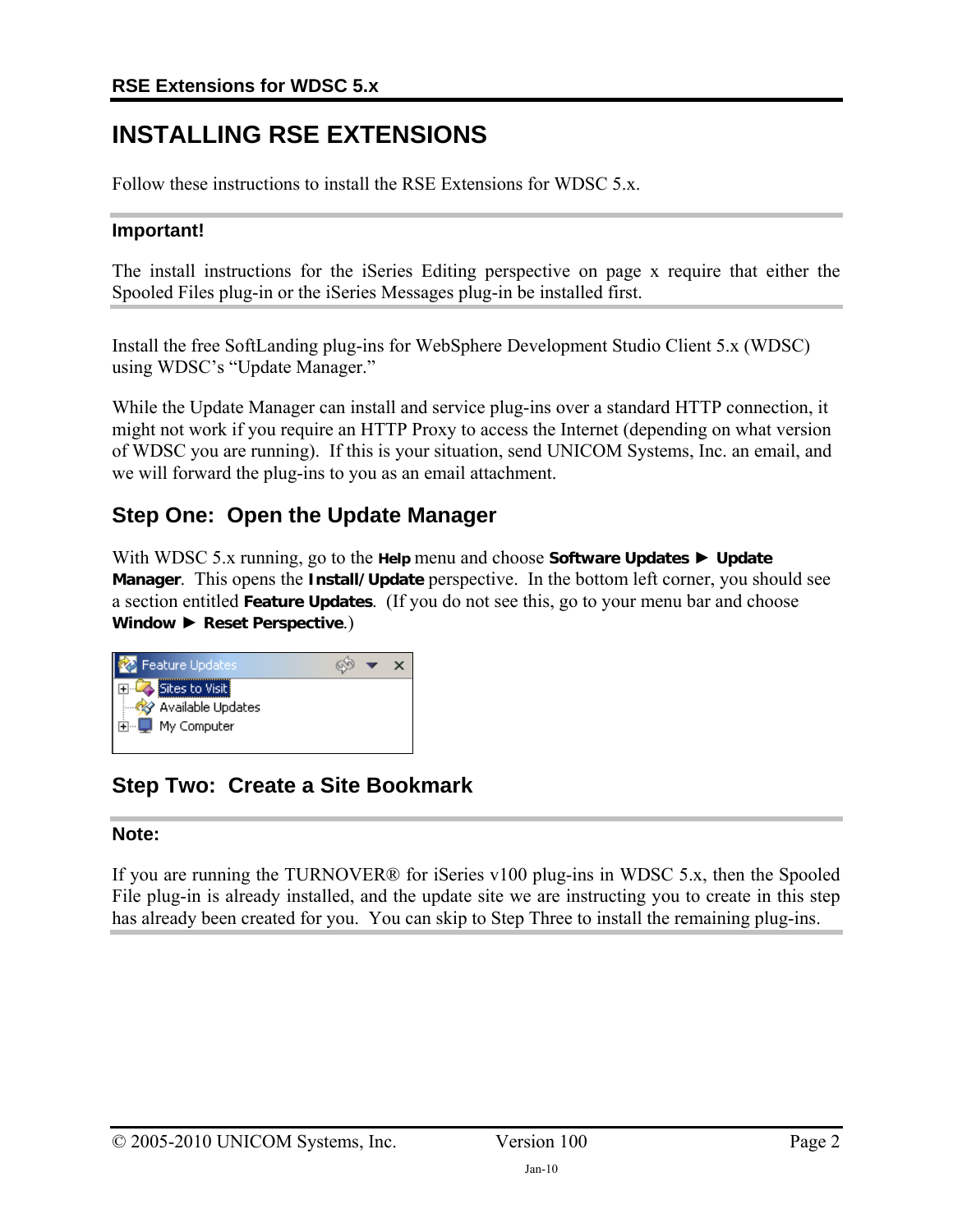#### **RSE Extensions for WDSC 5.x**

Right-click anywhere within the **Feature Updates** section and choose **New** ► **Site Bookmark**. You will see the following dialog (without the details filled in):

| <b>New Site Bookmark</b> |                                                                  |        |
|--------------------------|------------------------------------------------------------------|--------|
|                          | New Update Site Bookmark                                         |        |
|                          | Bookmark an update site. Use folders to organize your bookmarks. |        |
|                          |                                                                  |        |
| Name:                    | SoftLanding.com                                                  |        |
| URL:                     | http://www.softlanding.com/free_plugins/                         |        |
| Create in:               |                                                                  |        |
| <b>Existing folders:</b> |                                                                  |        |
|                          |                                                                  |        |
|                          |                                                                  |        |
|                          |                                                                  |        |
|                          |                                                                  |        |
|                          |                                                                  |        |
|                          |                                                                  |        |
|                          |                                                                  |        |
|                          |                                                                  |        |
|                          |                                                                  |        |
|                          |                                                                  |        |
|                          |                                                                  |        |
|                          |                                                                  |        |
|                          |                                                                  | Cancel |
|                          | Einish                                                           |        |

Enter any value you want in the **Name** field and enter the following in the **URL** field:

[http://www.softlanding.com/free\\_plugins/](http://www.softlanding.com/free_plugins/)

Click **Finish**.

The bookmark you have created now appears in the **Feature Updates** view. Expand the bookmark until you see the free plug-ins. Your panel will look something like this:

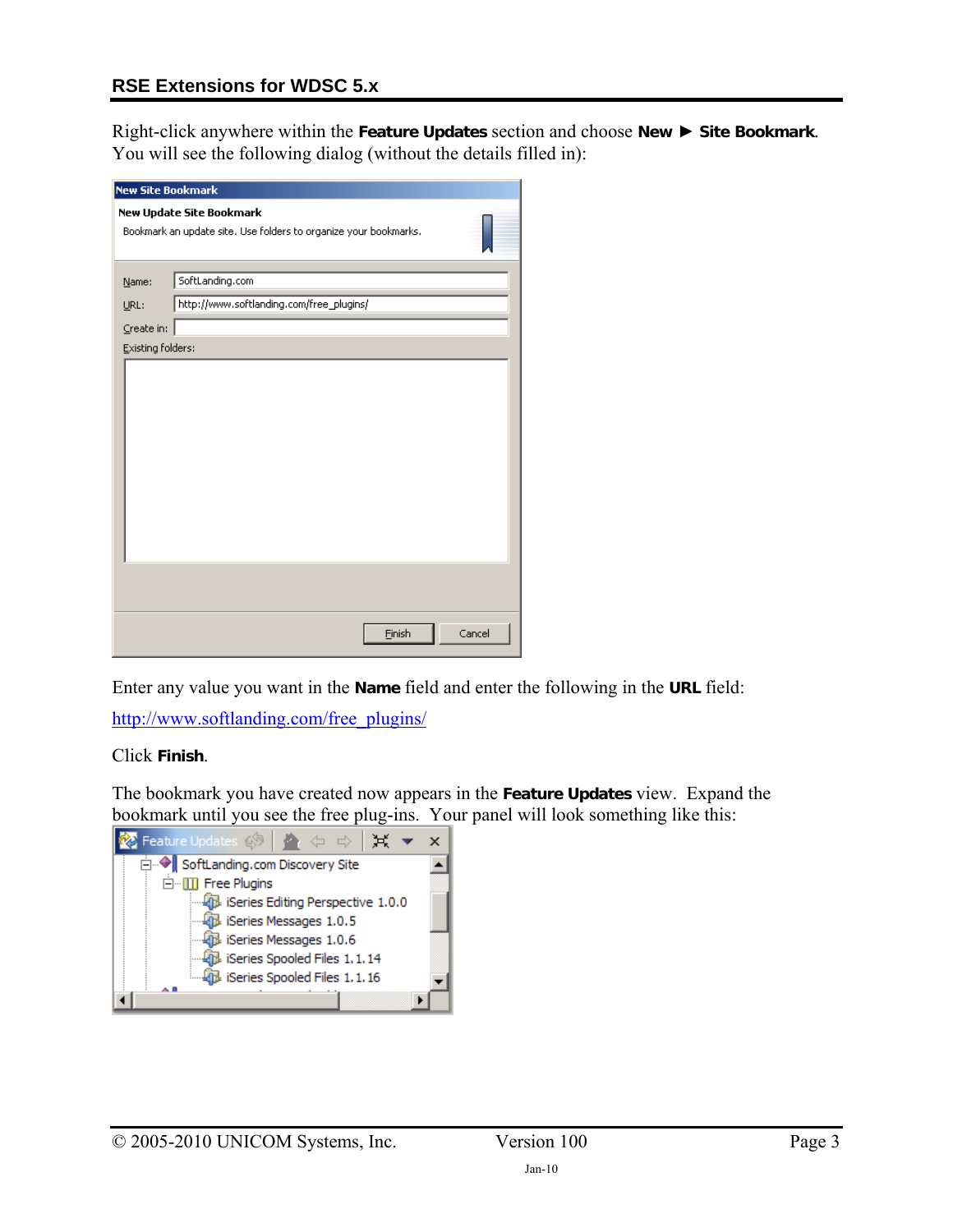### **Step Three: Install the Plug-ins**

Select the plug-in you want from the list. On the right, you will see a screen that describes the plug-in you chose. This is the Spooled File plug-in's description:

| <b>E</b> Preview                                                                                                                                       | ⋒<br>$\times$<br>⇔ |
|--------------------------------------------------------------------------------------------------------------------------------------------------------|--------------------|
| iSeries Spooled Files                                                                                                                                  |                    |
| Provider<br>SoftLanding Systems, Inc.<br><b>Version</b><br>1.1.2<br><b>Installed Version</b><br>Not Installed                                          |                    |
| <b>Download Size</b><br>72 KB                                                                                                                          |                    |
| ⊞<br><b>Supported Platforms</b>                                                                                                                        |                    |
| <b>Description</b><br>iSeries Spooled Files<br>This feature adds the ability to work with iSeries spooled files<br>from IBM's Remote Systems Explorer. |                    |
| More Info<br>Copyright<br>License                                                                                                                      | Install            |

Click the **Install** button to launch WDSC's installation wizard.

#### **Note:**

If the plug-in you chose is already installed, the **Install** button does not appear. If the version you have is out of date, an **Update** button appears instead.

Repeat this step for each plug-in you want to install.

You will use this same technique in the future to update your installed versions of these plug-ins.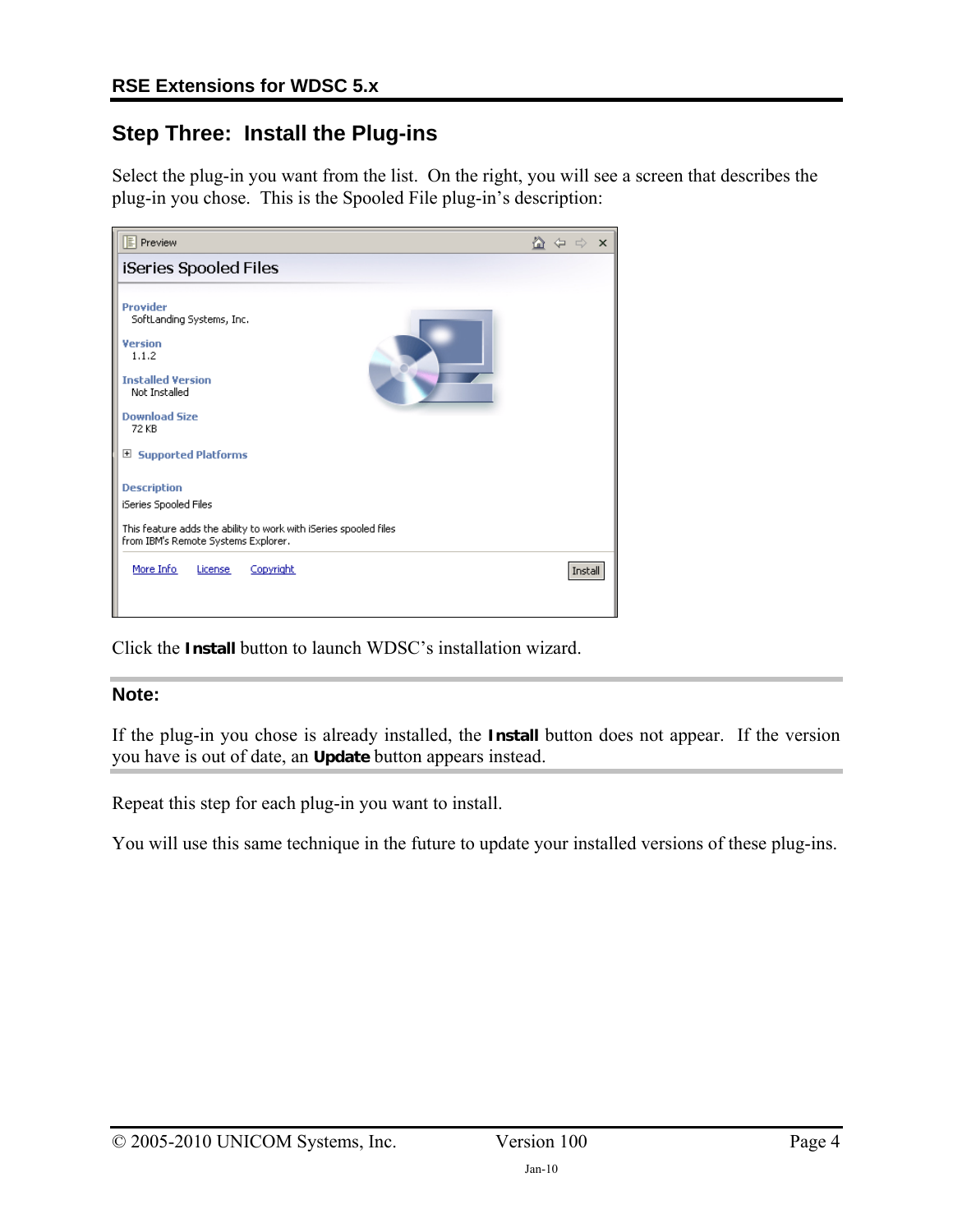## <span id="page-4-0"></span>**CONFIGURING THE RSE EXTENSIONS**

If your version of WDSC 5.x does not readily recognize new subsystems, you might have to delete and recreate your RSE connection. (No filter data will be lost if you do this.)

The following topics describe additional configuration that is required to use your plug-ins.

### **Spooled Files plug-in and iSeries Editing perspective**

No additional configuration is required for these plug-ins.

### **iSeries Messages plug-in**

Follow these instructions to configure the iSeries Messages plug-in.

#### **Preparing for message queue monitoring**

Message queue monitoring runs on a thread in the background. When you create your new **iSeries Messages** connection, the iSeries Messages plug-in starts the background thread, which uses an API to allocate your message queue and receive messages as they arrive. Some things you should know about the background thread are:

- To receive messages, the thread must be able to allocate your message queue. This means you will have to connect with RSE before you sign on to any 5250 sessions.
- If you have defined multiple RSE connections to the same physical iSeries server, you can set up only one of them to monitor your message queue.
- If the thread cannot allocate your message queue, it just displays an error message to notify you that it could not allocate the message queue, and then it ends.

#### **Additional details about message queue monitoring**

For the most part, the job for this background thread remains on your iSeries in a **MSGW** status as it waits for a message to arrive in your message queue. However, every 30 seconds it returns control to the thread so that the thread can see if you have done something within WDSC, such as disconnect your RSE connection. You might want to disconnect your RSE connection to stop the monitor and de-allocate your message queue. Just remember that it can take up to 30 seconds from the time you disconnect the RSE connection until the message queue monitor ends. If you close WDSC, the Java Virtual Machine (JVM) will handle automatically ending the thread as part of its normal function.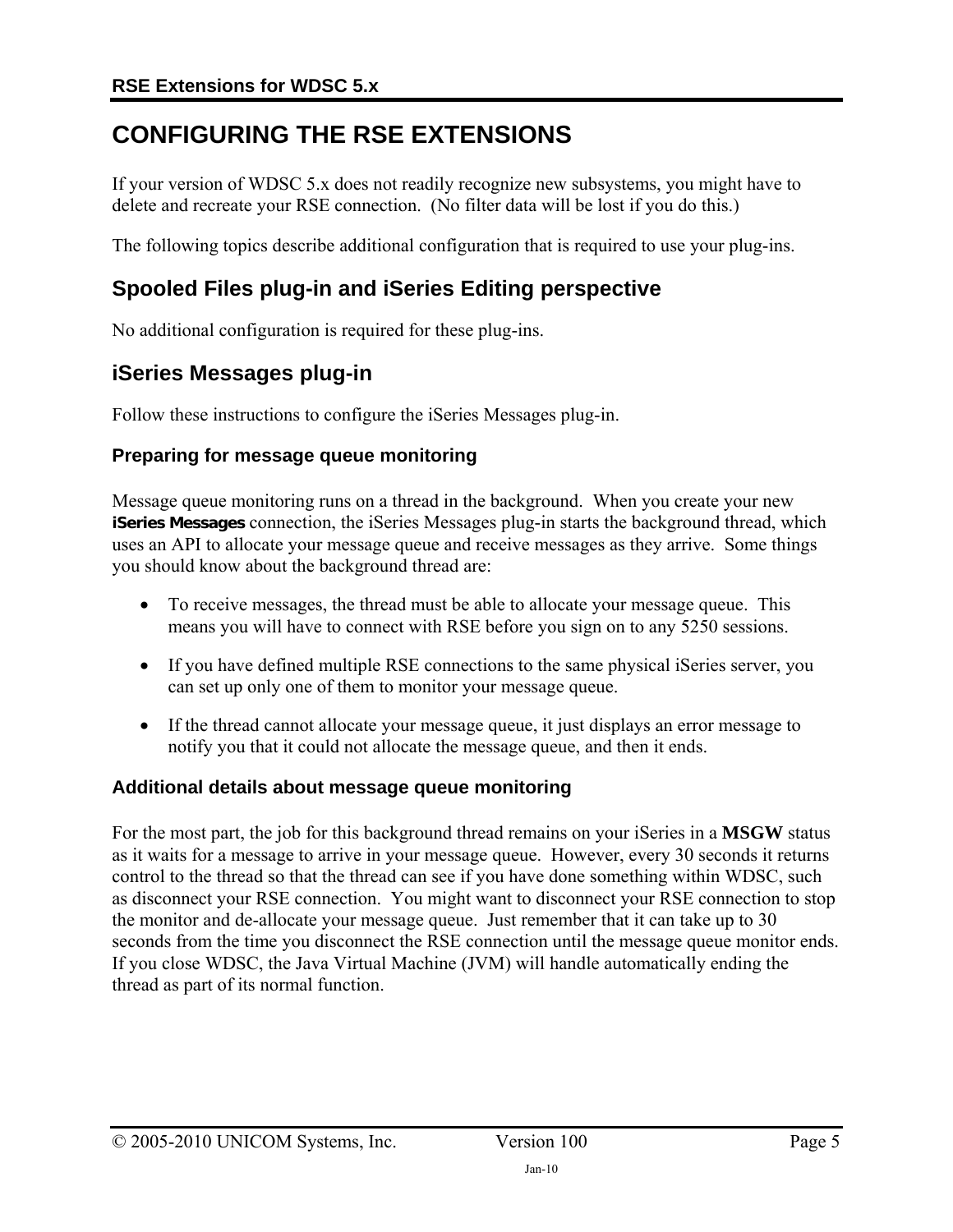### **Turning on and setting up message queue monitoring**

To turn on message queue monitoring, you must perform the following steps:

- 1. Right-click the **iSeries Messages** subsystem within RSE.
- 2. Choose **Properties** from the menu.
- 3. On the Properties for iSeries Messages panel, choose **Message Queue Monitoring** from the list of Property pages on the left.

The message queue monitoring settings appear on the right, as shown here:

| <b>+ Properties for iSeries Messages</b>                      |                                                                                                                                                                     |
|---------------------------------------------------------------|---------------------------------------------------------------------------------------------------------------------------------------------------------------------|
| Command Execution                                             | <b>Message Queue Monitoring</b>                                                                                                                                     |
| Initial Library List<br>Message Queue Monitoring<br>Subsystem | Monitor message queue<br>Ⅳ Remove informational messages after notification<br>Dialog<br>Inquiry message notification:<br>Informational message notification: eMail |
|                                                               | youraddress@yourcompany.com<br>eMail:<br>Message Queue Monitor<br>From:<br>mailserver.yourcompany.com<br>Host:<br>25<br>Port:<br>Test                               |
|                                                               | Restore Defaults<br>Apply                                                                                                                                           |
|                                                               | Cancel<br><b>OK</b>                                                                                                                                                 |

Descriptions of the settings for message queue monitoring follow:

| <b>Setting</b>        | <b>Description</b>                                                                                                                                                                                                                                                                                                                                    |
|-----------------------|-------------------------------------------------------------------------------------------------------------------------------------------------------------------------------------------------------------------------------------------------------------------------------------------------------------------------------------------------------|
| Monitor message queue | Specify whether or not you want your message queue<br>monitored. Check this box to indicate that you want your<br>message queue monitored. (Leave this box unchecked if you<br>do not want your message queue monitored.) Note that<br>monitoring occurs only for the message queue of the user<br>profile you use to connect to your RSE connection. |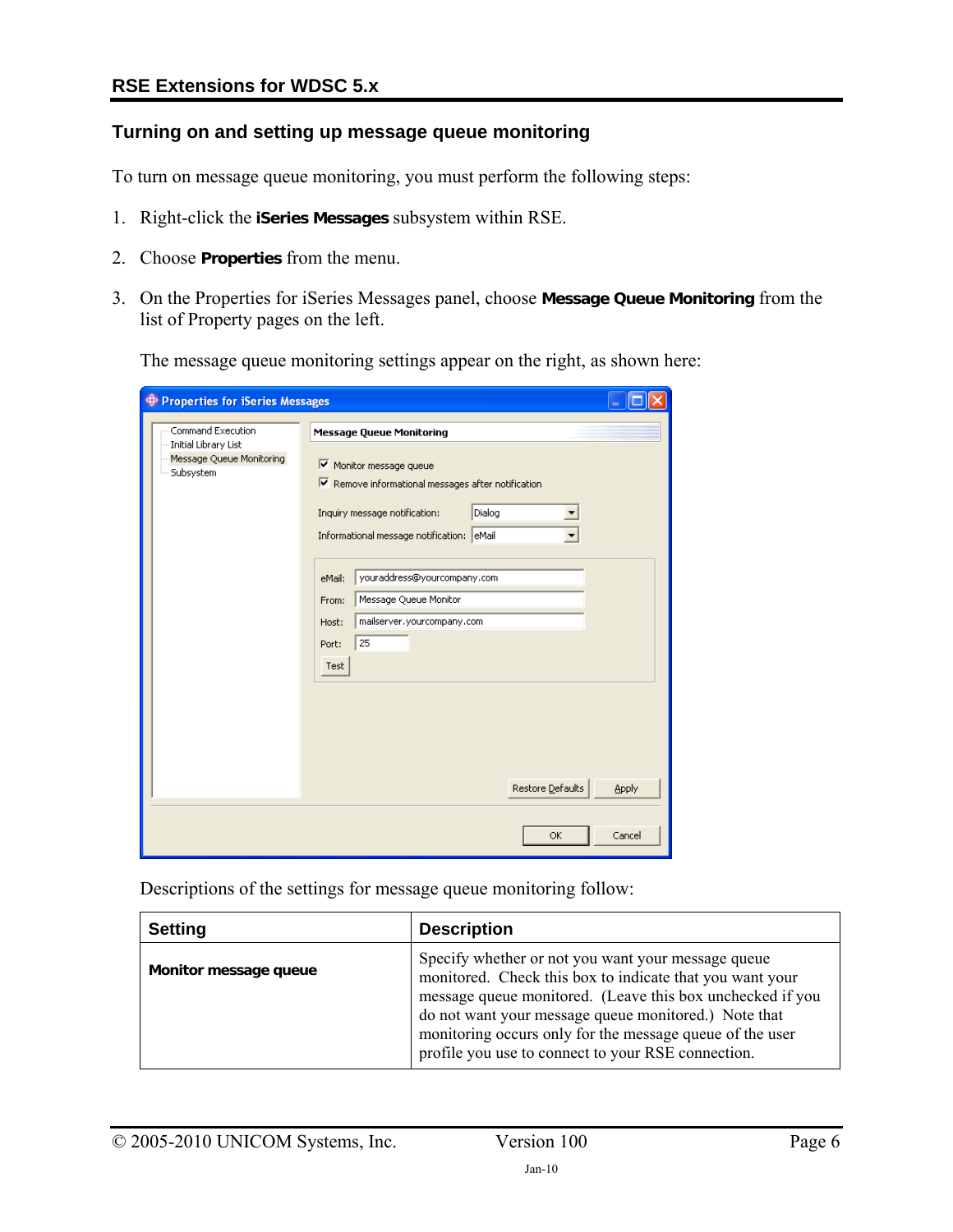| <b>Setting</b>                                                      | <b>Description</b>                                                                                                                                                                                                                                                                                                                                                                                              |                                                                                                                                                                                                                 |
|---------------------------------------------------------------------|-----------------------------------------------------------------------------------------------------------------------------------------------------------------------------------------------------------------------------------------------------------------------------------------------------------------------------------------------------------------------------------------------------------------|-----------------------------------------------------------------------------------------------------------------------------------------------------------------------------------------------------------------|
| Remove informational messages<br>after notification                 | Specify whether or not you want messages removed from the<br>message queue once you receive them. Check this box to<br>indicate that you want messages removed from the message<br>queue after you receive them. (Leave this box unchecked if<br>you do not want messages removed.)                                                                                                                             |                                                                                                                                                                                                                 |
|                                                                     | Generally, it is a good idea to remove messages. Because the<br>message queue monitor allocates the message queue, if you do<br>not have the messages removed, the only time you will be able<br>to remove them is when RSE is not connected. If you choose<br>not to have messages removed, you do not have to be<br>concerned about seeing them again because the message<br>queue monitor marks them as old. |                                                                                                                                                                                                                 |
| Inquiry message notification/<br>Informational message notification | Specify how you want to be notified when you receive<br>inquiry and informational messages. Your choices are:                                                                                                                                                                                                                                                                                                   |                                                                                                                                                                                                                 |
|                                                                     | <b>Method</b>                                                                                                                                                                                                                                                                                                                                                                                                   | The message queue monitor                                                                                                                                                                                       |
|                                                                     | <b>Dialog</b>                                                                                                                                                                                                                                                                                                                                                                                                   | Displays the message in a dialog pop-up<br>panel. This method is particularly suitable for<br>inquiry messages. (For additional<br>information, see Inquiry message notification<br>on page 12.)                |
|                                                                     | <b>EMAIL</b>                                                                                                                                                                                                                                                                                                                                                                                                    | Sends you the message as an email message.<br>This method is particularly suitable for<br>informational messages. (For additional<br>information, see Informational message<br><i>notification</i> on page 13.) |
|                                                                     | <b>Beep</b>                                                                                                                                                                                                                                                                                                                                                                                                     | Emits a "beep" when you receive a message.<br>(For additional information, see More about<br><i>the Beep method</i> on page 8.)                                                                                 |

The **eMail**, **From**, **Host**, and **Port** settings apply to **eMail** method and are described on page [13.](#page-12-0) Once you have specified all your settings, click the **Test** button to test them. You receive a test email that uses your settings.

#### **Notes:**

- 1. Whether or not you choose the **Dialog** method might depend on how many messages you receive daily. If you receive numerous messages, you might find a dialog pop-up to be disruptive while you work within WDSC.
- 2. Inquiry messages are NOT removed from the message queue once you receive them.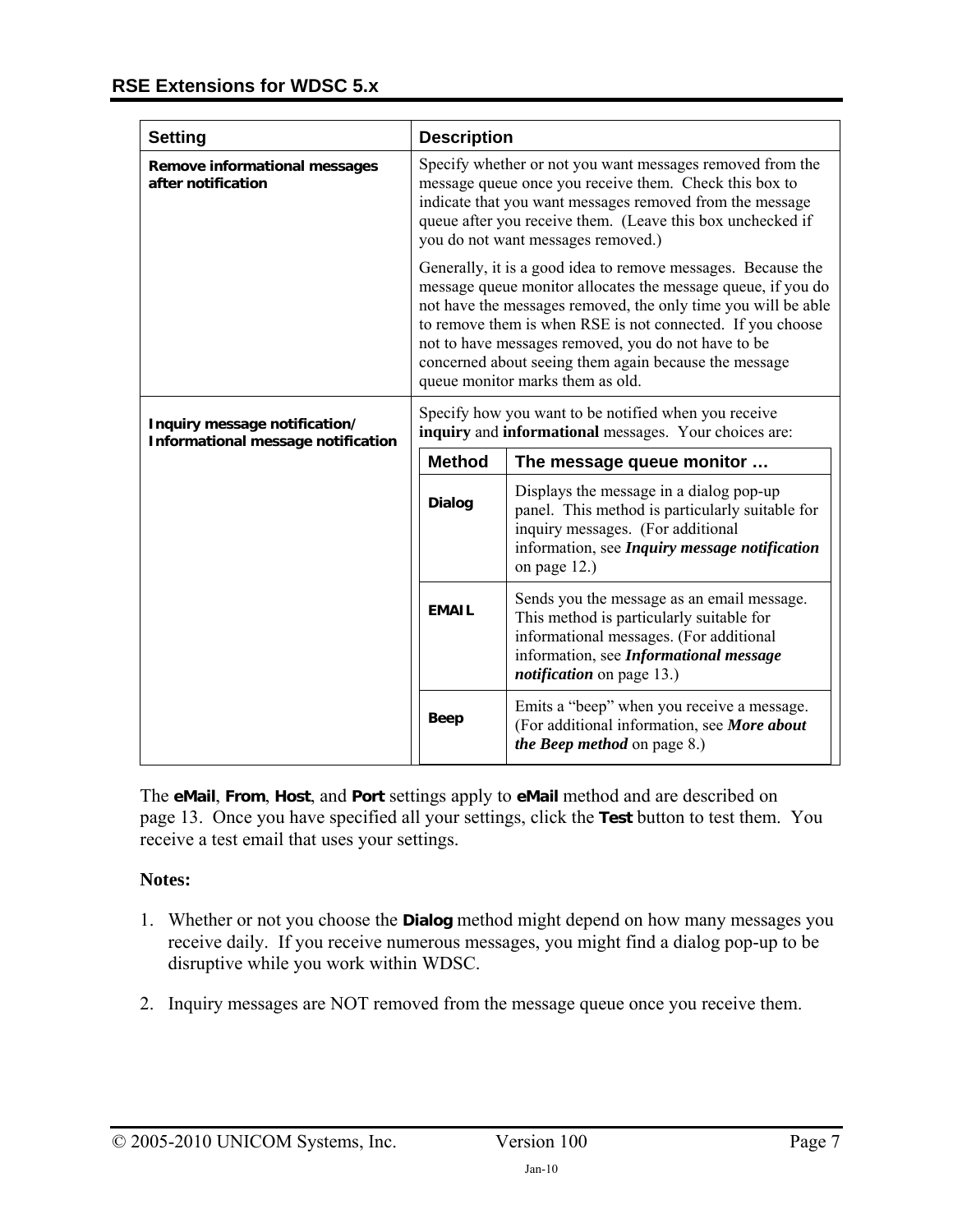#### **RSE Extensions for WDSC 5.x**

When you specify the **eMail** method, you must also specify some additional settings:

| <b>Setting</b> | <b>Description</b>                                                                                                                                                                                                                                                       |
|----------------|--------------------------------------------------------------------------------------------------------------------------------------------------------------------------------------------------------------------------------------------------------------------------|
| <b>EMAIL</b>   | The email address where you want the message queue monitor to send the<br>messages.                                                                                                                                                                                      |
| From           | The name that will appear as the From address (the address itself will be<br>what you specified for <b>eMail</b> above). You will probably use this setting<br>with message rules in your email client to process the messages the way<br>you consider most appropriate. |
| Host           | The TCP/IP name or address of your mail server. Your mail server (as do<br>most mail servers) must support SMTP messaging.                                                                                                                                               |
| Port           | The SMTP port of your mail server. Normally this will be 25.                                                                                                                                                                                                             |

#### <span id="page-7-0"></span>**More about the Beep method**

When you use the **Beep** method, you cannot remove the messages as you receive them. If you use this method, you will probably view the messages using the "**My Messages**" filter that was created for you in the iSeries Messages subsystem. However, because the message queue monitor allocates the message queue, you will be unable to remove the messages from your message queue using the filter. (For more information, see *[Defining Message Queue Filters](#page-8-0)* on page [9.](#page-8-0))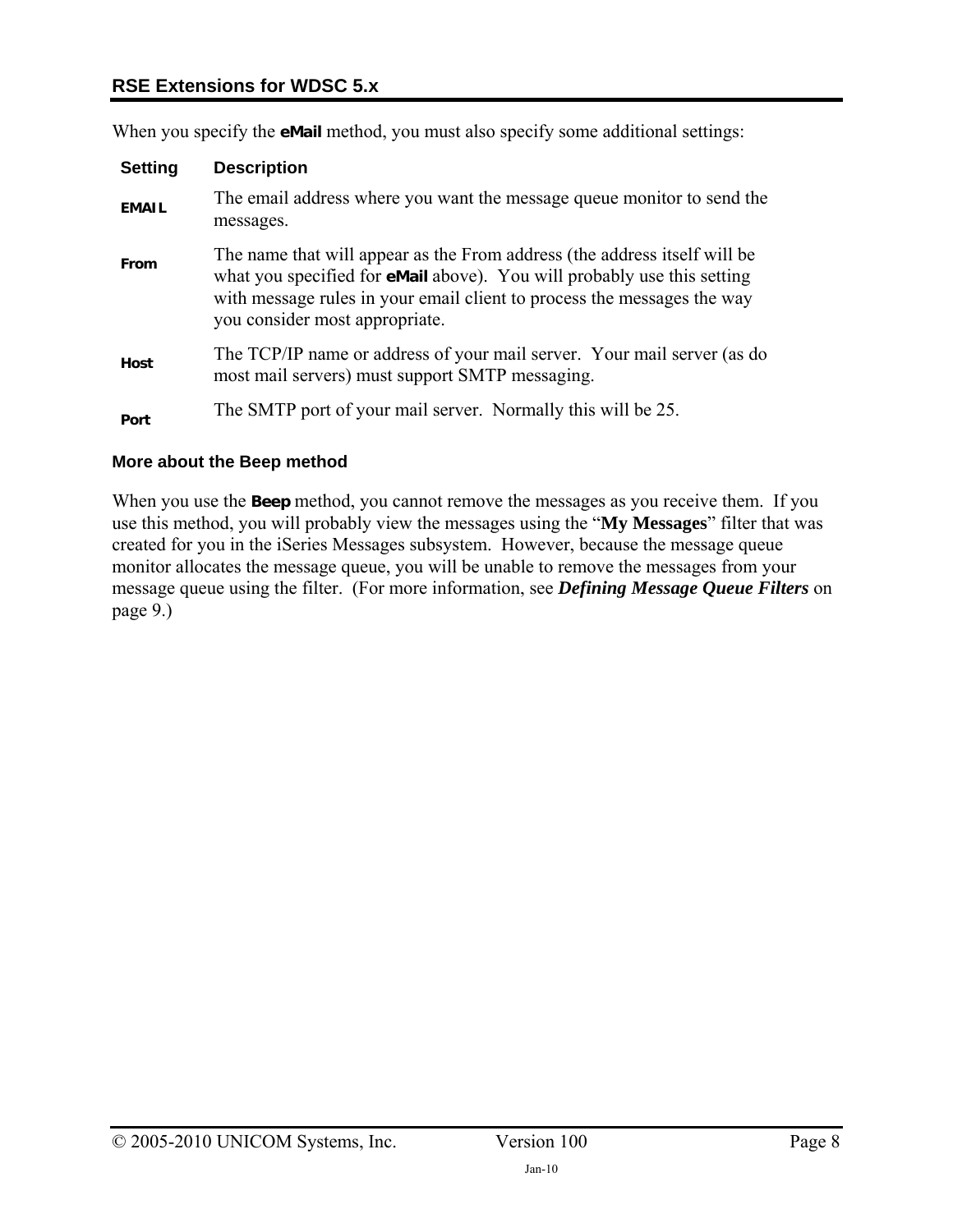#### <span id="page-8-0"></span>**Defining Message Queue Filters**

In addition to its monitoring component, the iSeries Messages plug-in installs an iSeries Messages subsystem within RSE, which allows you to define filters for the messages in message queues. Keep in mind that these filters work differently from the message queue monitor discussed in the previous section. They do not allocate the message queue; instead, they just use APIs to retrieve all messages in the queue that meet the filter criteria. These filters act like a more powerful **DSPMSG** (**Display Messages**) command. You will probably use the iSeries Messages subsystem primarily to monitor the QSYSOPR message queue; however, you can use it for any message queue.

The basic filter concept and workflow is the same as the rest of RSE. You can define any number of named filters and, to see the results of a filter, you either expand or refresh the filter. Options are available within the filter for working with the individual filtered messages. For example, you can answer an Inquiry message, you can delete a message if the message queue is not allocated, or you can just display the message and see its help.

To create a filter, right-click on the iSeries Messages subsystem and choose **New** ► **Message Filter**.

| New                                                    |                                           |
|--------------------------------------------------------|-------------------------------------------|
| Message Filter<br>Create a new filter to list messages |                                           |
| Message queue:<br>Library:<br>From user:               | QUSRSYS<br>$\ast$                         |
| Message ID:<br>Severity threshold:                     | *<br>$\ast$<br>$\ast$                     |
| From job:<br>From job number:<br>From program:         | *<br>$\ast$                               |
| Message text contains:<br>Message type:                | *<br>Any                                  |
|                                                        | Cancel<br>$N$ ext ><br>$<$ Back<br>Finish |

At a minimum, you must specify a valid message queue and library. There are then just a series of additional optional filter criteria you can provide. For example, you might build a filter that displays Inquiry messages in QSYSOPR, to see messages that are waiting for a reply. (**Note:** The QSYSOPR message queue is normally in QSYS, not QUSRSYS.)

After you specify your criteria, click **Next**. Then provide a name for your filter and click **Finish**. Once you define the filter, you work with it as you would any other RSE filter.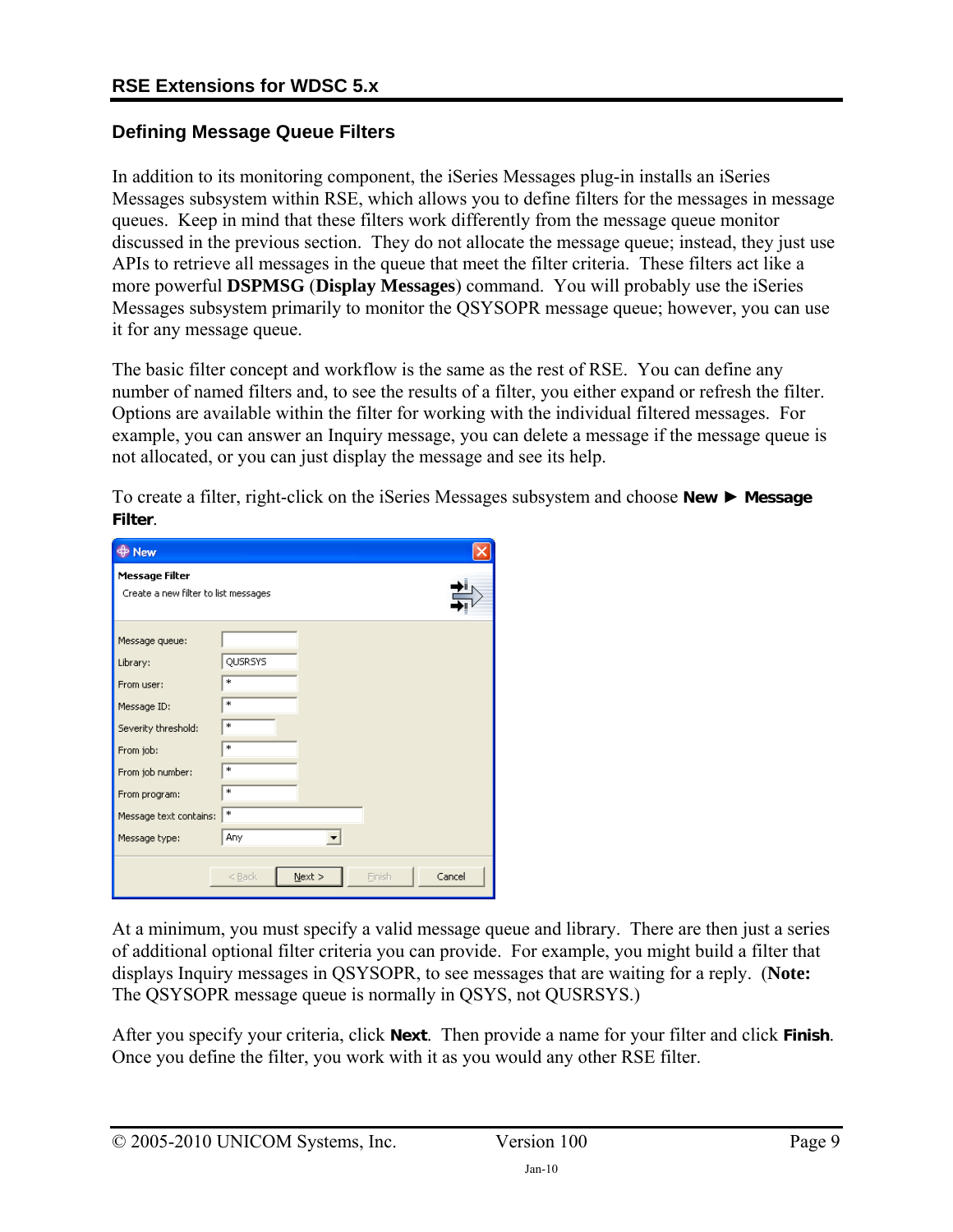## **USING RSE EXTENSIONS**

These topics describe the tools that make up the RSE Extensions and explain briefly how to use each one.

## **Spooled Files Plug-in**

The Spooled Files plug-in integrates itself as a seamless part of WDSC's Remote System Explorer (RSE). As you can see, "**iSeries Spooled Files**" is added as another "subsystem" under your iSeries connection:



#### **Note**

If your RSE connection does not readily recognize the new subsystem, delete and recreate your connection. (Your existing filters will remain intact.)

The Spooled Files subsystem works pretty much like other WDSC subsystems. Define filters to identify the spooled files you want to see. You can then see them by expanding the tree or by right clicking the filter and choosing **Show in Table**.

We have also added a **Spooled Files** menu option to the iSeries Jobs filters. When you display a list of jobs there, you can right click on a job to see any spooled files it generated.

#### **Working with Spooled Files**

Options are available for most of the standard spooled file actions. The View option uses the Spooled File Viewer that is part of the IBM Java Toolbox. You can also open a spooled file as a plain text file in the Workbench, or save one as plain text file or as a TIFF graphic. The latter option produces very large files, but it does retain all of the proper formatting if you need to print a file.

These plug-ins give you access to your compile listings and job logs. Once you open a file in the WDSC Text Editor, you can use the options provided to find strings or print. Keep in mind that when printing, formatting options such as page breaks are not retained in the output.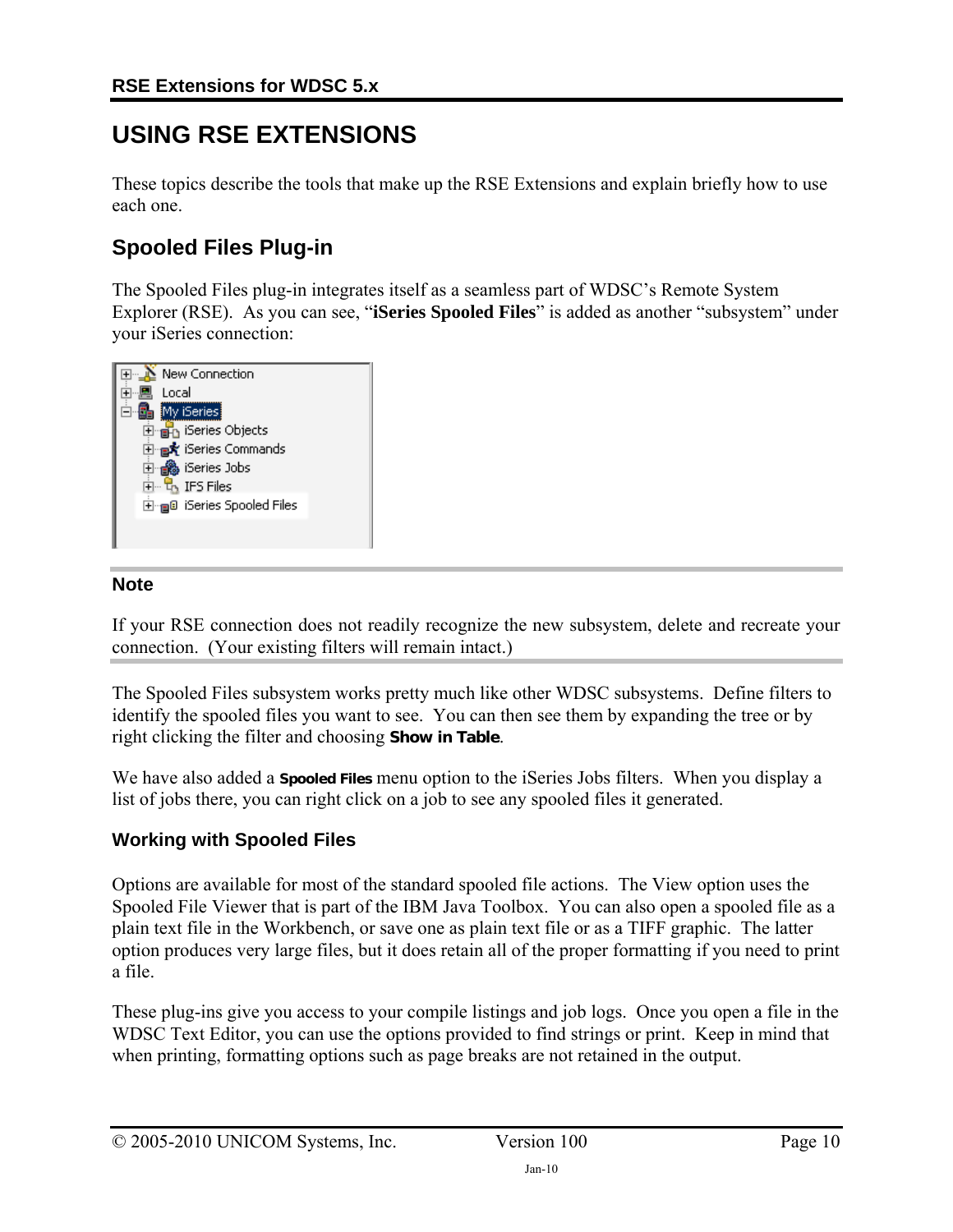

As shown in the above screenshot, all of the standard spool file functions are available for use against the spooled files appearing in an expanded filter.

The spooled file plug-in is ready to use upon installation, and requires no additional configuration.

## **iSeries Messages plug-in**

Even with a 5250 session active, you don't always know when a message has arrived in your message queue, and it can be inconvenient to frequently interrupt your work to see if you have received job completion messages and inquiry messages from submitted jobs.

This is where the iSeries Messages plug-in comes into play. It provides a way for developers who want to work primarily (or even exclusively) within WDSC to monitor their message queue for messages.

The iSeries Messages plug-in contributes a subsystem to the Remote Systems Explorer view.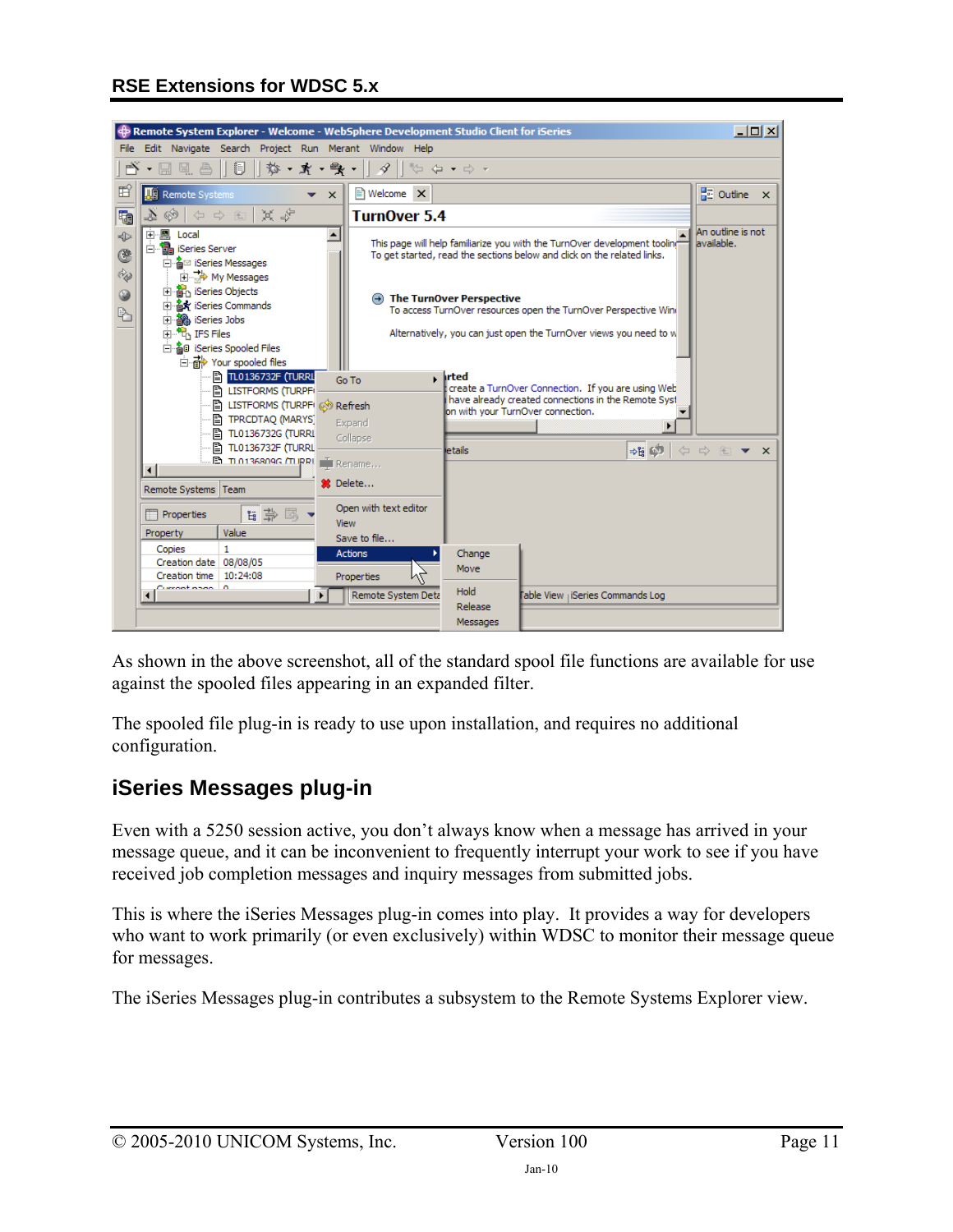#### **RSE Extensions for WDSC 5.x**

| New Connection<br>⊓⊹∆                 |  |
|---------------------------------------|--|
| Local                                 |  |
| <b>ZEUS</b>                           |  |
| ⊞ <sub>™⊟</sub> ⊠ iSeries Messages    |  |
| <b>E</b> <sub>n</sub> iSeries Objects |  |
| 白gk iSeries Commands                  |  |
| 白 A iSeries Jobs                      |  |
| ங் <sup> ப</sup> ோ் IFS Files         |  |
| ⊞ி iSeries Spooled Files              |  |
|                                       |  |

These are two examples of ways WDSC can notify you of incoming messages:

#### <span id="page-11-0"></span>**Inquiry and informational message notification example**

WDSC can notify you of inquiry and informational messages using a dialog, like this:



(For inquiry messages, the dialog panel includes an input field for your response that is not shown here.)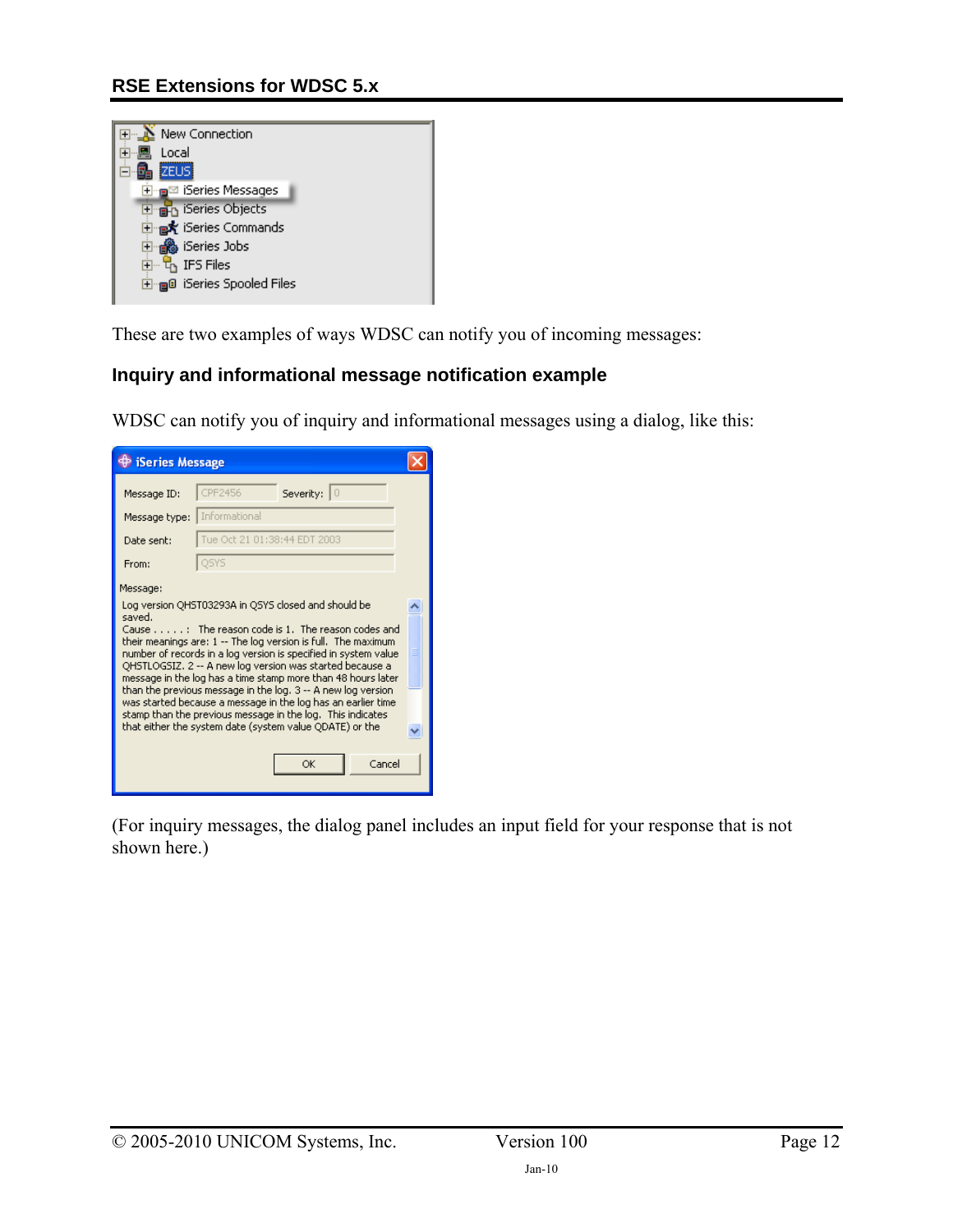#### <span id="page-12-0"></span>**Informational message notification example**

For informational messages, you will likely use the **eMail** notification method. With this method, the message queue monitor sends you the message as an email message similar to this:

```
Message Queue Monitor
From:
                                 To:markp
       <markp@softlanding.com>
Subject: Job 632479/QUSER/QGYSERVER cc:
       com...
  From:
                 OUSER
  Message ID: CPF1241
  Severity:
               \BoxMessage type: Completion
  Date sent: Tue Oct 21 09:30:43 EDT 2003
              QGYSERVER
  From job:
   Number:
                632479
  From program: QUTMCEOJ
  Job 632479/QUSER/QGYSERVER completed normally on 10/21/03 at 09:30:43.
```
To configure your notification choices and other operational preferences for the iSeries Messages plug-in, see *[Configuring the RSE Extensions](#page-4-0)* on page [5.](#page-4-0)

## **Editing perspective plug-in**

The iSeries Editing Perspective plug-in contributes an iSeries Editing perspective to WDSC. The iSeries Editing perspective comes with a unique and visible icon  $(\blacksquare)$ , and it provides a prearranged collection of windows and views that improve WDSC's source editing features.

In particular, this arrangement makes it easier for you to view two source editing windows at once. Follow these instructions to use this perspective.

#### **Open some source**

First, open a couple of members for editing in RSE. This will make it easier to see the perspective's features.

#### **Open the Perspective**

To open the perspective for the first time, choose **Open Perspective** ► **Other**. A screen like this appears: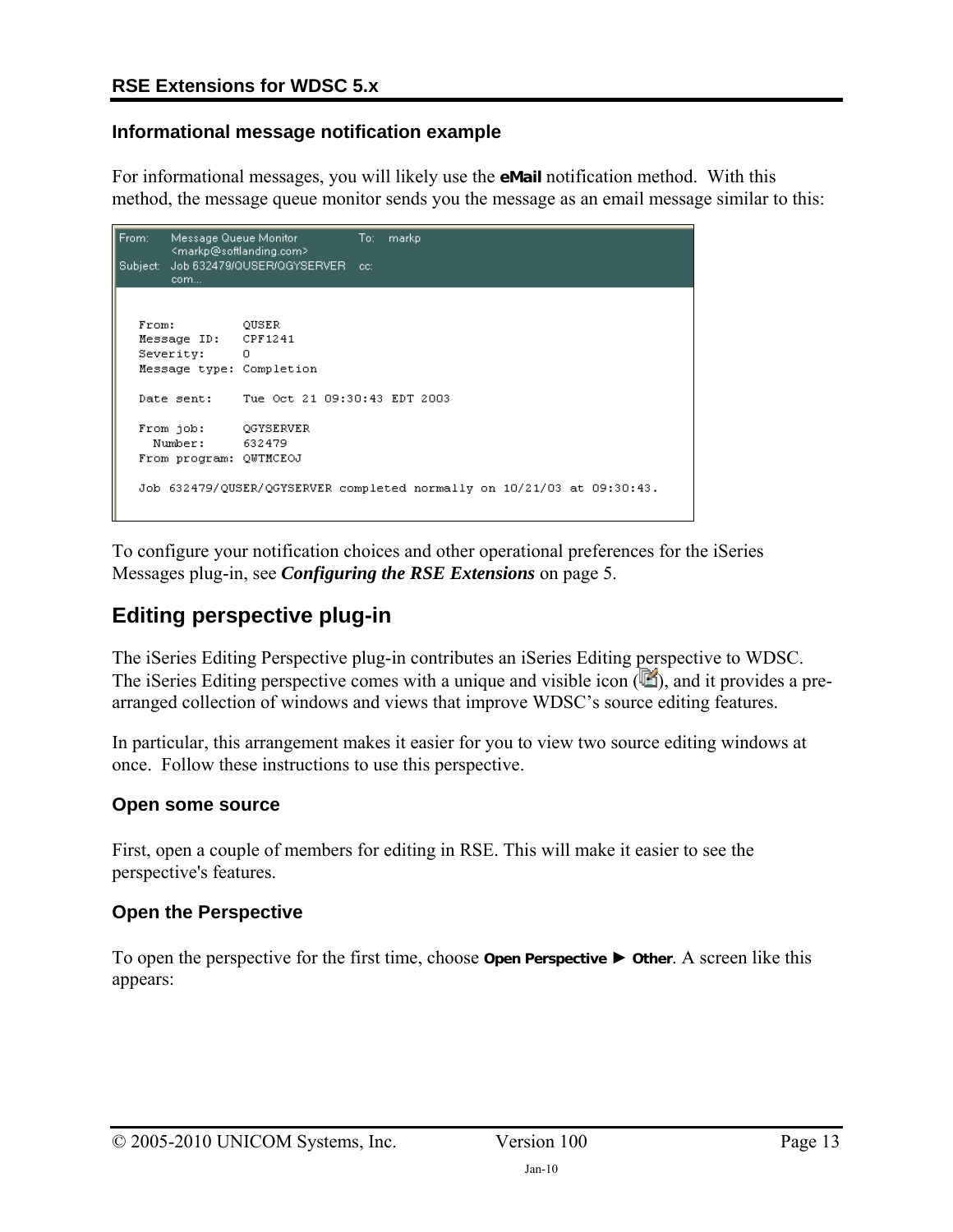

Select the **iSeries Editing** perspective.

Note that once the perspective is open, it is easy to quickly switch between open perspectives. Just use the perspective switcher that appears in the top-right hand corner of WDSC (visible in the next screen).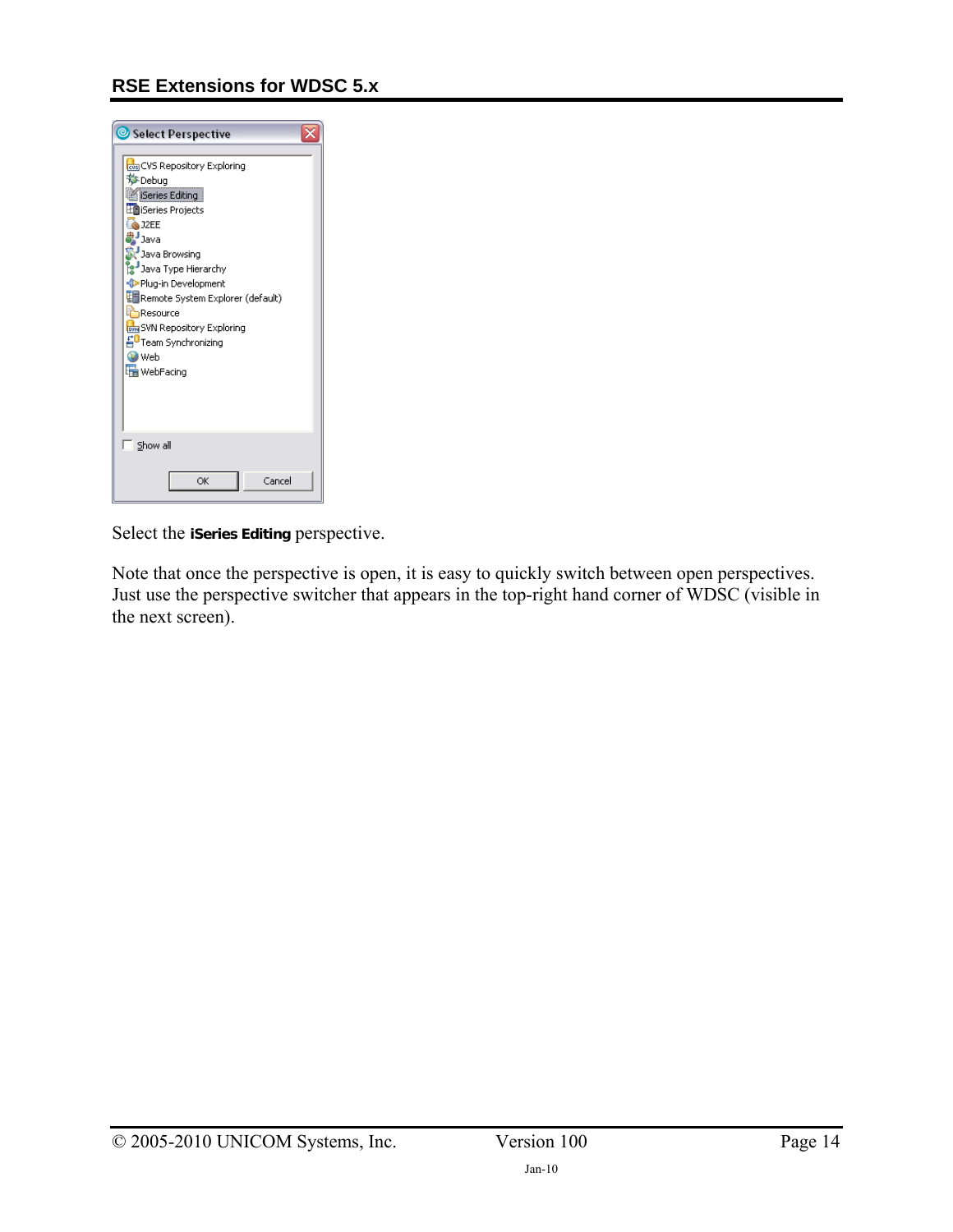The perspective looks like this:



This perspective allowing the editors to use more screen real estate, and condenses other useful non-editing views into a set of toolbar icons at the bottom of the window.

You can un-stack and re-stack the editing windows. (You might do this to see two source members side by side, or one over the other.) To do this, just click and drag one of the editor tabs to any window edge. The icon changes to tell you when to drop the Window. To undo the effect, just drag and drop onto another editor, and WDSC will go back to stacking them.

Remember those icons we mentioned, on the bottom toolbar in the previous screenshot? Those are all of the common views you would typically need to access. We have converted them to something WDSC calls a "Fast View."

To see an example, click the icon for the Outline view. Your screen now looks something like this: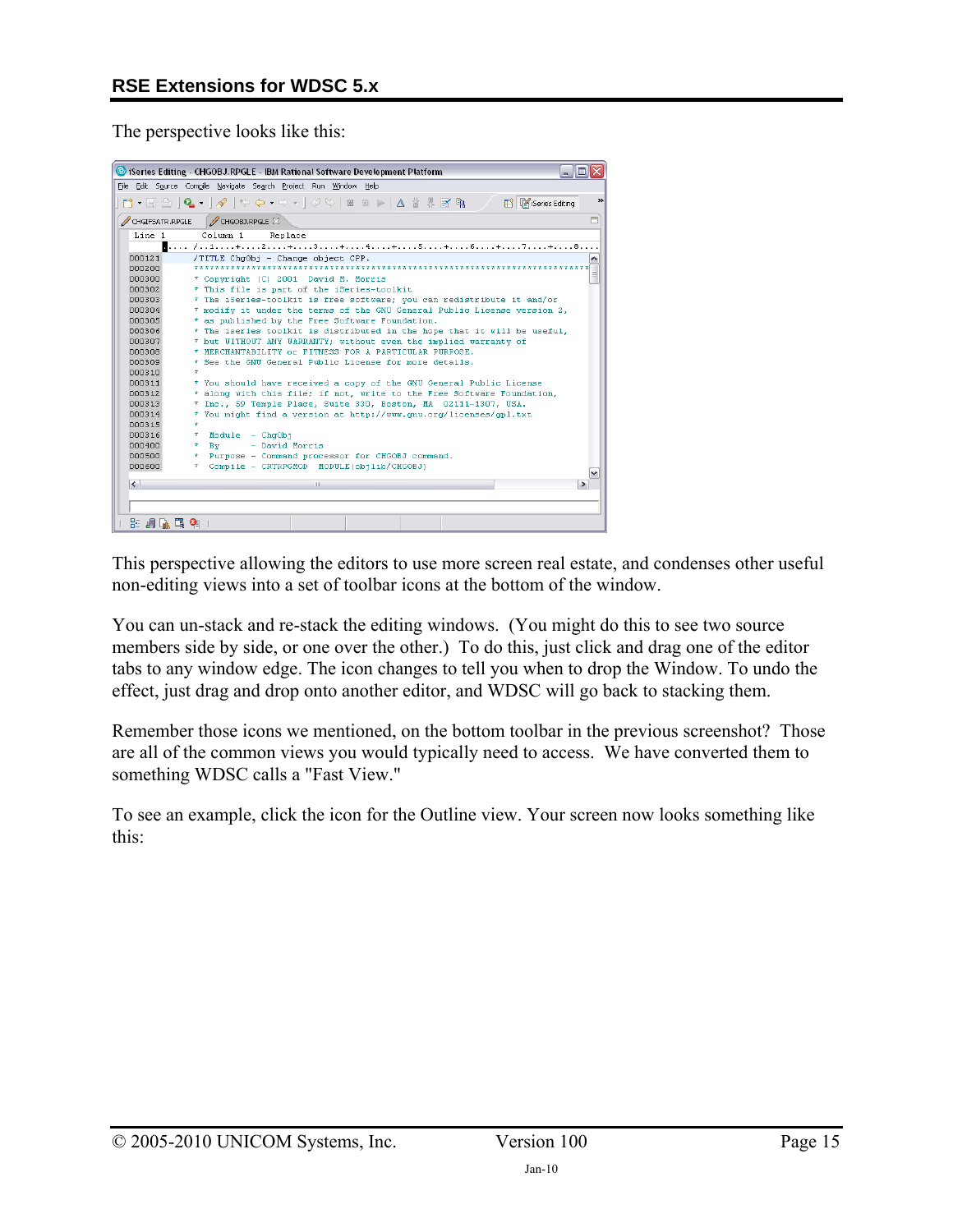|                                                                  | Series Editing - CHGOBJ.RPGLE - IBM Rational Software Development Platform<br>- 10                              |
|------------------------------------------------------------------|-----------------------------------------------------------------------------------------------------------------|
| File Edit Source Compile Navigate Search Project Run Window Help |                                                                                                                 |
|                                                                  | TÎ • E A   Q •   ∥   ↔ ↔ • → •   ∅ ≫   ⊠ ⊠ ▶   ∆ ☆ 界 B R; │ │ E <mark>M</mark> iSeries Editing<br>$\rightarrow$ |
|                                                                  |                                                                                                                 |
| $\circledcirc$ = $\Box$<br>HE Outline 8                          | O                                                                                                               |
| Global Definitions                                               | Replace                                                                                                         |
| <b>En Data Structures</b>                                        | $-FEDsFrom+++To/L+++IDC. Keywords++++++++++++++++++++++++++++Comm$                                              |
| <b>Co</b> Indicators                                             | 10I 0 CONST<br>۸                                                                                                |
| $\overline{\div}$ Fields<br><b>Constants</b>                     | 10I O CONST                                                                                                     |
| <b>The Prototypes</b>                                            | 10I 0 CONST                                                                                                     |
| 白 So Main Procedure                                              | ************                                                                                                    |
| 白 <b>B</b> Parameters                                            | variables<br>***********                                                                                        |
| -∰ ObjLib : Character (20)                                       | s<br>N<br>$INZ$ (*OFF)<br>$\checkmark$                                                                          |
| -□ ObjTyp : Character (7)                                        | III<br>$\rightarrow$                                                                                            |
| -tI SrcLib : Character (10)                                      |                                                                                                                 |
| -{III SrcFil : Character (10)                                    |                                                                                                                 |
| -t□ SrcMbr : Character (10)                                      |                                                                                                                 |
| -Œ Txt : Character (50)<br>UsrDfnAtr : Character (10)            | 目                                                                                                               |
|                                                                  | Replace                                                                                                         |
|                                                                  | : + 3 + 4 + 5 + 6 + 7 + 8                                                                                       |
|                                                                  | ObjTvp)<br>∧                                                                                                    |
|                                                                  |                                                                                                                 |
|                                                                  | fors, list incomplete or records being returned.                                                                |
|                                                                  | <b>DOW</b><br>LISts<br>$\leftrightarrow$ '3' AND<br>$\langle$ > '2' OR<br>(LISts                                |
|                                                                  | LICnt<br>> LIFstRed + LIRtnCnt)                                                                                 |
|                                                                  | ch of records if not at end.<br>$\checkmark$                                                                    |
|                                                                  | $\rightarrow$<br>III                                                                                            |
|                                                                  |                                                                                                                 |
|                                                                  |                                                                                                                 |
| <b>生活応用 9日</b>                                                   |                                                                                                                 |

 Notice how the Outline view "slides" into place on top of your editors? From this view, you can expand the outline and click on a field's or procedure name's line number. This takes you to that part of the source, and the Outline view slides back out of sight. (You can also click the minimize button in the view, or click back in your editor, to close the view.)

Of course, the perspective switcher makes it easy to just switch back to your other perspective to access to the views there.